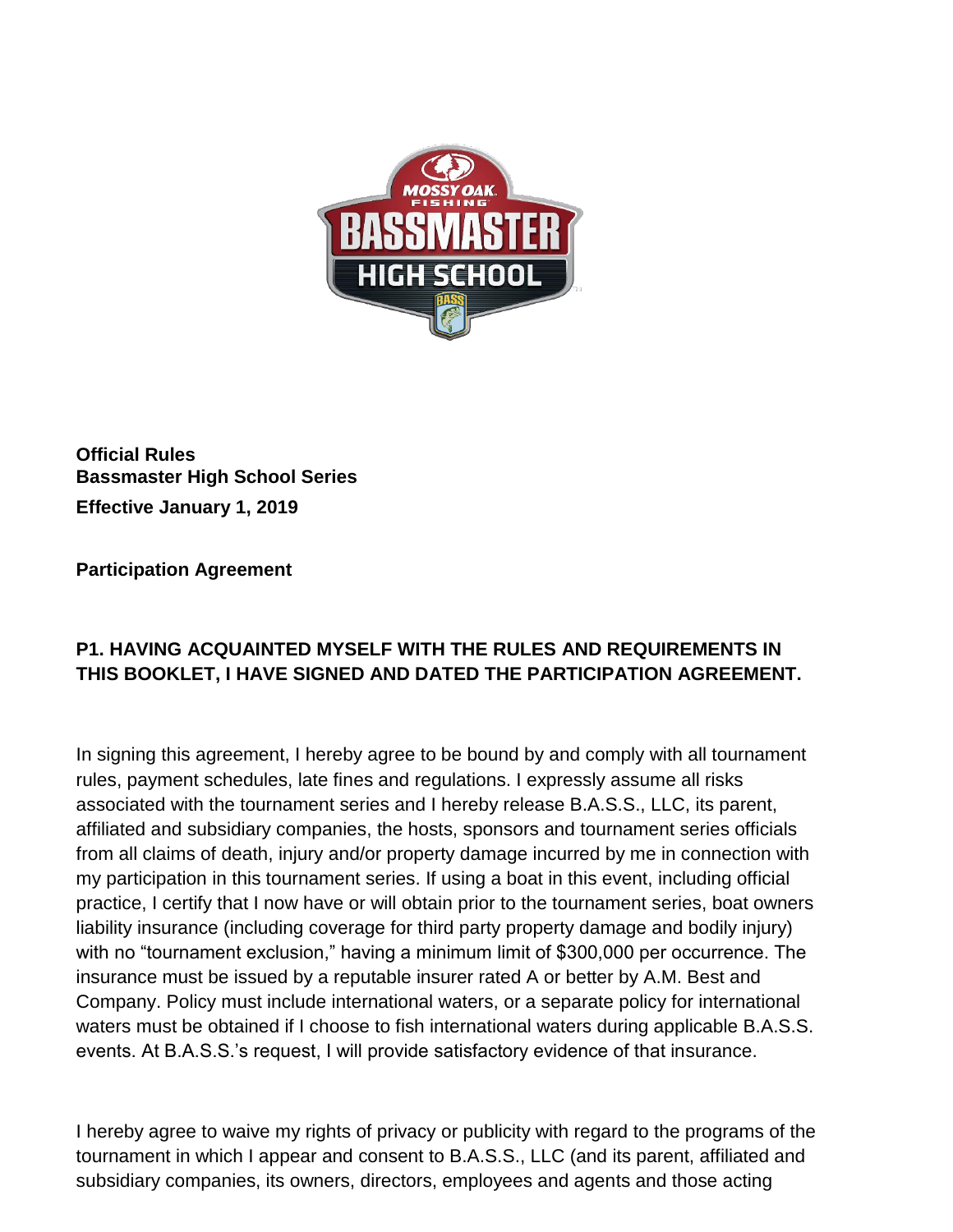under their permission or upon their authority), copyrighting, distributing, televising, publishing and using in any way the audio and visual portions of any television videotape, film and photographs or pictures of me or of interviews, scenes or other sequences in which I may be included, and any reproduction thereof, anywhere at any time through any medium or media for advertising, promotion, trade, television programming or other lawful purpose whatsoever; and I shall not be entitled to receive any royalties or other compensation in connection with such use.

# **P2. CONTENT RIGHTS**

B.A.S.S. holds the content rights to the tournaments it owns and operates. However, B.A.S.S. grants certain exceptions, including the following content rights, to tournament participants:

- Anglers may use video or still images, shot by the angler during a tournament, for promotional or marketing purposes, and in social media. You may also live stream during a tournament, except when Bassmaster LIVE has a camera in your boat.
- During tournaments B.A.S.S. may ask to mount a POV streaming camera in a competitor's boat (the footage may be used in B.A.S.S.'s web or TV coverage). B.A.S.S. may also request the Marshal operate these, or other (POV, smartphone or other) cameras. Marshals are not allowed to operate or work on the competitor's personal cameras. A competitor is required to comply, even if he already has a personal camera mounted in his boat. Refusing to comply may result in a penalty.
- If a competitor has a personal camera person or crew following him on the water, that person or team must not get in the way of Bassmaster photographers or videographers who are covering the tournament. Off the water, they must follow the general guidelines of any media covering the tournament as set forth by B.A.S.S. Communications.
- Still photos taken by an angler during a tournament may be posted to social media and the angler's website.
- B.A.S.S. also encourages anglers to send photos, videos and updates to [update@bassmaster.com](mailto:update@bassmaster.com) for exposure on Bassmaster.com and our social media pages.
- In social media, you may use our hashtag #basselite to amplify and spread your post to our 1.6 million social fans.

B.A.S.S. reserves the right to revoke these exceptions, and the angler must remove the tournament-related content, if B.A.S.S. in its discretion believes the content is inappropriate or in any way violates other B.A.S.S. rules.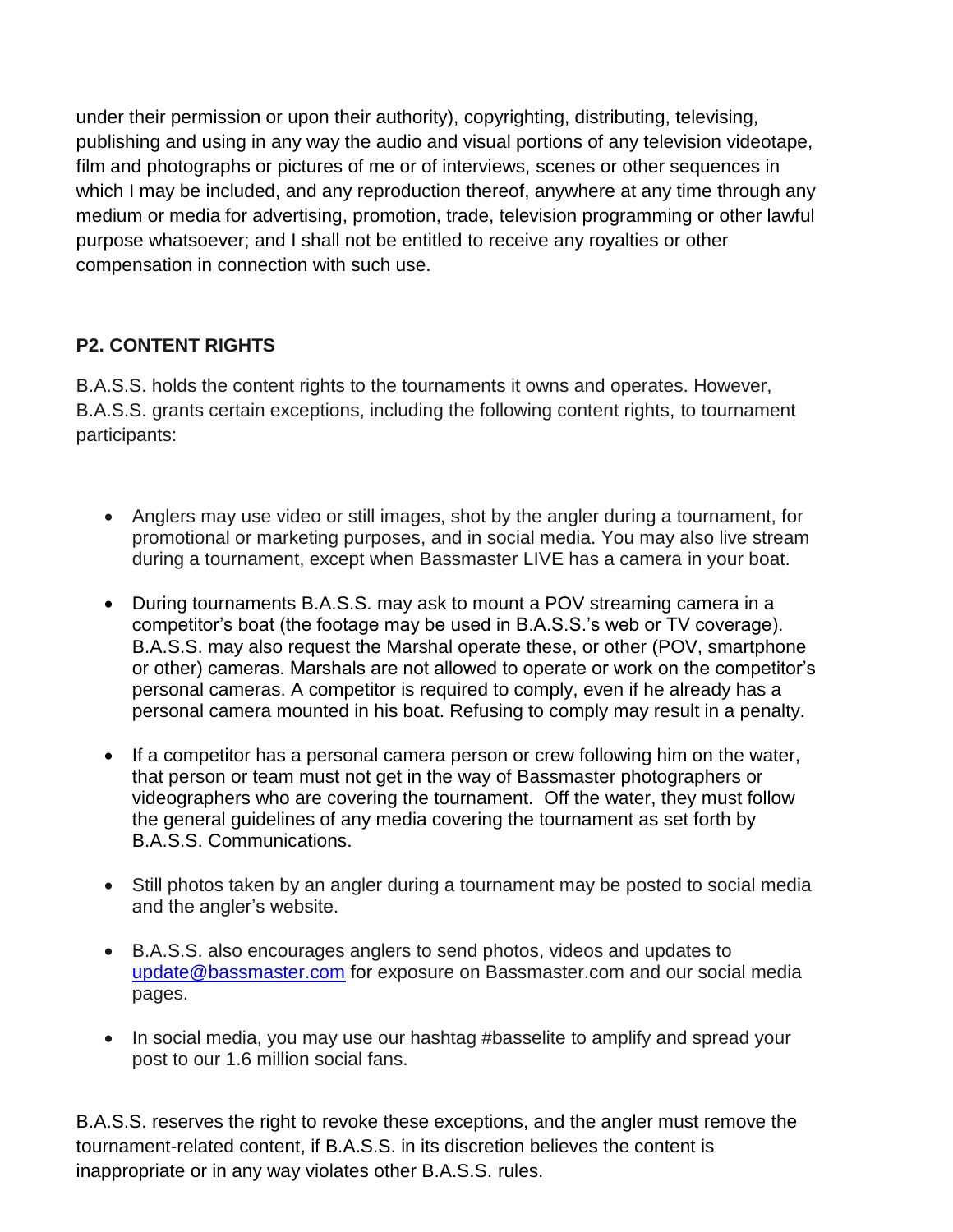B.A.S.S. wants to help promote both your brand and the sport of professional bass fishing through its multimedia assets. If there are stories written about you or by you appearing on Bassmaster.com, B.A.S.S. grants permission to link to these stories, and any others on our website, from your website or social media pages. You may also grab photos from Bassmaster.com to promote yourself and the Elite Series. Please do credit Bassmaster.com.

### **P3. CONTINGENCY PROGRAMS**

Contingency programs are sponsor-funded programs developed to reward competitors based on a predefined set of criteria. Participation in contingency programs is at the anglers' discretion.

## **P4. ADDITIONAL AGREEMENTS**

I further understand and agree that the Tournament Director reserves the right to reject my application for any reason and, upon such rejection, to refund the deposit or entry fee.

I am currently a member in good standing with B.A.S.S.

All anglers who elect to participate in B.A.S.S.-sanctioned tournaments will be required to execute a Participation Agreement containing the rules and regulations, code of conduct and tournament series specific content such as wrapped boat and uniform guidelines.

In addition to adhering to the Rules, Code of Conduct and Uniform requirements presented in this booklet, to ensure effective and timely communication between B.A.S.S. and the anglers, I understand that I am required to provide B.A.S.S. with a current e-mail address. If I do not have my own e-mail address, I must furnish an e-mail address for a primary contact person. I agree that delivery of an e-mail to my designated contact will constitute delivery to me. I also understand I must provide my personal cell number capable of receiving text messages from B.A.S.S.

| Signature |  |
|-----------|--|
|           |  |

Print Name

Date and the set of the set of the set of the set of the set of the set of the set of the set of the set of the set of the set of the set of the set of the set of the set of the set of the set of the set of the set of the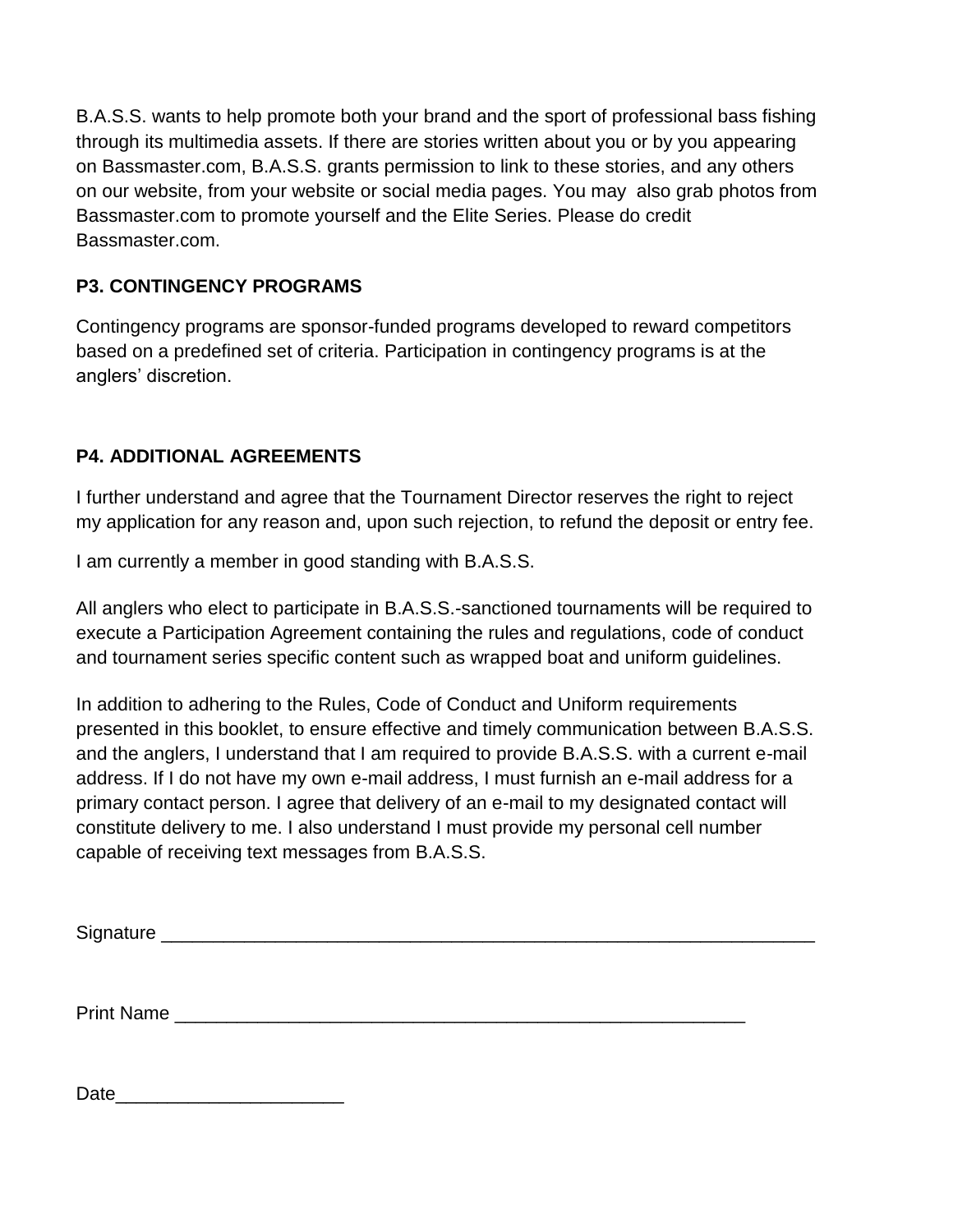#### **Effective January 1, 2019**

The following rules shall apply to all B . A . S . S . High School Nation tournaments, with the following exceptions:

- (i) rules for special tournaments may differ from those contained herein and
- (ii) these rules may be changed by B.A.S.S. immediately upon notice by B.A.S.S. to its members, which notice may be published on the B.A.S.S. internet site at [www.bassmaster.com.](http://www.bassmaster.com/) Interpretation and enforcement of these rules shall be left exclusively to the Tournament Director or his/her designee at a tournament. In the event of a rule violation, the Tournament Director or a rules committee may impose such sanctions as deemed appropriate by them, including without limitation, disqualification, forfeiture of prizes, and prohibition from participation in subsequent tournaments. Subject to the appeal process set forth in paragraph 21 below, the decision of the Tournament Director, his/her designee, or the rules committee, shall be final in all matters.

**Except for very serious rules violations, as determined by B.A.S.S., such as the noinformation and off-limits rules and any rules that might lead to disqualification of an angler from participation in the B.A.S.S. Nation tournaments or other B.A.S.S. circuits, rules violations must be reported to tournament officials within 24 hours of the final flight check-in on the day of the alleged violation**

Penalties for rules violations may include the following:

a) reduction of competition hours as determined by the Tournament Director

b) loss of one or more fish in question. All such fish must be marked verified by either your partner or boat captain. If not verified the entire catch may be disqualified.

- c) loss of catch for the day of the violation
- d) disqualification from the tournament in question
- e) disqualification from future B.A.S.S. events, which may be from a specific number of events, a specific period of time, or may be a lifetime disqualification.
- f) any different or additional penalties determined by the Tournament Director.

### **1. PARTICIPANTS AND ELIGIBILITY:**

 $(i)$  Participation in this tournament series is by invitation only. You must be a student currently enrolled in high school, in good academic standard, and a member of your institution's fishing team or an official community club on file with B.A.S.S.. Only one club from each institution is allowed. Certain schools allow  $8<sup>th</sup>$  grade students to compete. If your institution allows  $8<sup>th</sup>$  grade students to compete a letter must be submitted with a faculty member's signature stating this permission.  $7<sup>th</sup>$  grade students are not allowed to compete in Bassmaster High School tournaments. Competitors will be considered an "incoming student" into the next grade once they have completed their final exams in their current grade. They will then be able to participate in events once the aforementioned criteria has been met and they are in the admissible grade bracket to compete. Graduating seniors will be extended a grace period and allowed to compete in the summer months once their senior year has been completed. They will not be allowed to fish in any events that are qualifying for the next calendar school year. **This is a team event. You must have a partner and coach to compete. If extenuating circumstances exist that prohibit you from having a partner in the tournament, then**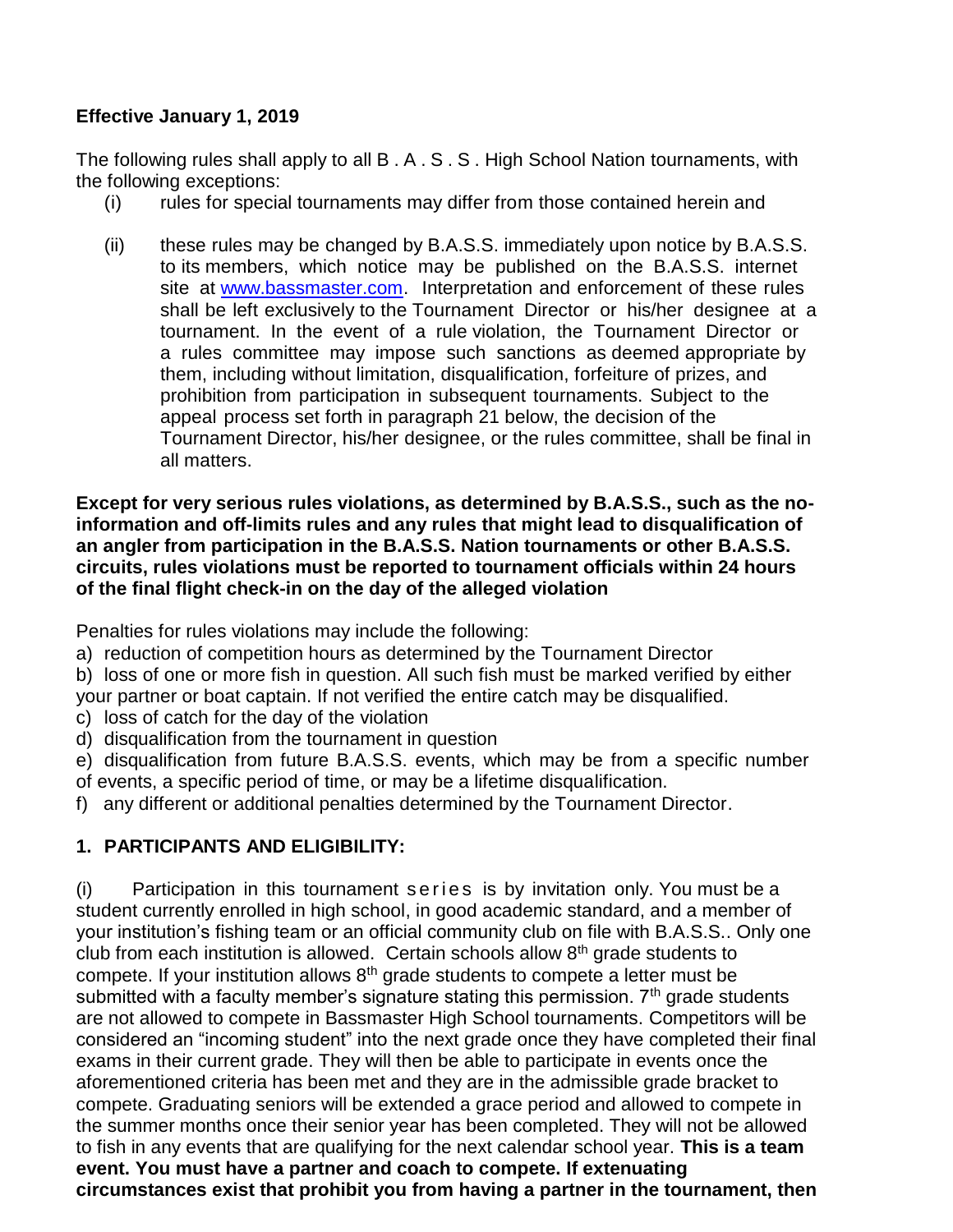**a request must be submitted to B.A.S.S**. in writing for approval. B.A.S.S. reserves the right to accept or deny such request.

This tournament is open only to current members of official High School Clubs, recognized by said High School or an official Community Club. Students must belong to the same official High School Club or official Community Club to compete as a team in this tournament. **Multiple clubs from the same institution including Community Clubs are not allowed.** 

Community Clubs can incorporate multiple institutions. Students from those institutions must all be a member of the same Community Club.

Each participating team must have a Coach (Boat Captain). **Boat Captains must be of the age that would place them out of High School.** Each tournament contestants will receive coaching rules. All the rules in this document and the coaching rules document must be followed. Failure to following these rules may result in penalties as laid out in this document.

Employees, officers and directors of B.A.S.S. or its parent, subsidiary, and affiliated companies and members of their immediate families (spouse, parents, children and sibling, regardless of where they live) are ineligible. Proof of grade or graduation date, to the satisfaction of tournament officials is the responsibility of potential competitor. Any candidate for competition who, in the judgment of the Tournament Director, is disabled in such a manner as to unfairly hinder his/her partner or endanger the safety and wellbeing of his/her partner or themselves shall not be eligible.

(ii) **DURING THE OFFICIAL PRACTICE AND COMPETITION DAYS OF ANY B.A.S.S. TOURNAMENT, NO COMPETITOR OR BOAT CAPTAIN MAY OPERATE A BOAT UNLESS THAT COMPETITOR OR BOAT CAPTAIN HAS DOCUMENTED PROOF OF A MINIMUM OF \$300,000 PER OCCURRENCE BOAT OWNERS LIABILITY INSURANCE COVERING THE BOAT BEING USED IN THE TOURNAMENT. PROOF OF INSURANCE MUST BE WITH THE BOAT BEING USED AND MUST COVER ALL PASSENGERS IN THAT BOAT. RANDOM CHECKS WILL BE CONDUCTED AND ANY COMPETITOR WHO DOES NOT HAVE PROOF OF IN-FORCE INSURANCE WITH \$300,000 COVERAGE MAY BE DISQUALIFIED. EACH POLICY MUST SHOW AN EFFECTIVE START AND EXPIRATION DATE. Tournament officials have sole authority to determine if insurance policies meet B.A.S.S., LLC requirements.**

**(iii) A PROPERLY COMPLETED AND SIGNED OFFICIAL ENTRY FORM MUST BE RECEIVED BY THE B.A.S.S. NATION DEPARTMENT ON OR BEFORE THE APPLICATION DEADLINE DATE.** The Tournament Director reserves the right to discontinue acceptance of applications prior to deadline and also the right to extend the acceptance date. As a participant in B.A.S.S. tournaments, you agree, if you qualify and are invited to be a competitor in the Bassmaster Classic High School Exhibition conducted by B.A.S.S., to use during the Bassmaster Classic High School Exhibition, any and all official products and equipment so specified and provided by B.A.S.S.

## **2. ANGLER CODE OF CONDUCT**

Anglers/Coaches participating in any B.A.S.S. sanctioned event shall observe this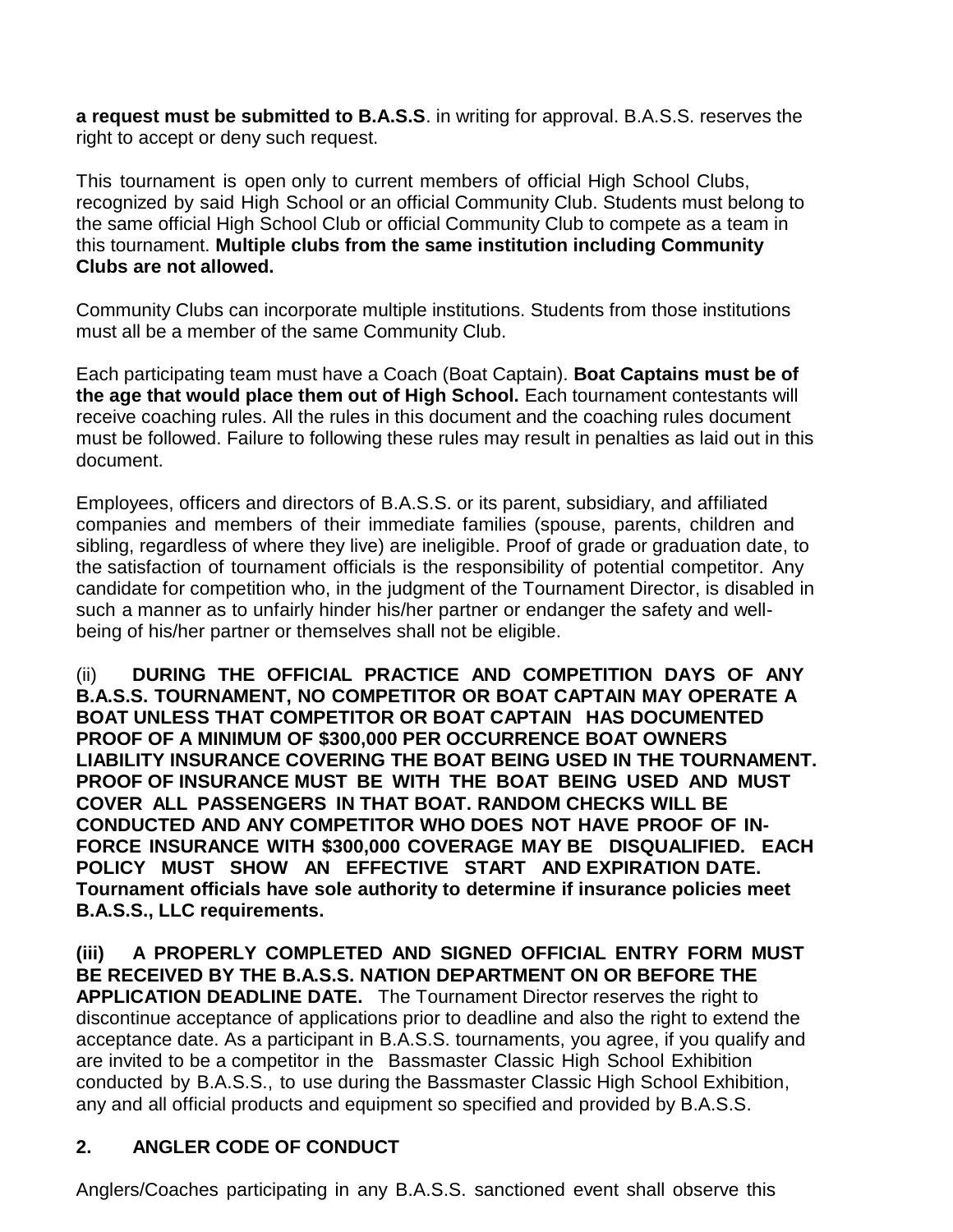code of conduct and the applicable rules for the specific event in which they are participating. Anglers, parents and family members of Anglers shall, at all times, conduct themselves in a manner becoming of professional anglers that will not reflect unfavorably on B.A.S.S. , its members, officers or representatives, tournaments or sponsors.

To this end, anglers, parents, coaches, faculty members, friends and family members of anglers shall use their best efforts to demonstrate professionalism and integrity in support of the sport of professional fishing. Any angler, parents and family members of anglers who violate any of the provisions of the Angler Code of Conduct may be subject to forfeiture of tournament winnings, suspension from competing in individual B.A.S.S. sanctioned events, permanent ban from competition, or any combination thereof deemed appropriate by B.A.S.S.

Anglers are frequently in the public eye and are considered role models; therefore, it is imperative that tournament competitors demonstrate good sportsmanship in fishing. Sportsmanship is defined as fair play, respect for opponents and polite behavior while competing in the sport.

- (i.) Following are examples of unacceptable behavior by competitors in B.A.S.S. events that will be cause for penalties as outlined in this document.
	- Heated public disagreements with B.A.S.S. officials, other competitors and fans and volunteers during an event.
	- Public attacks through media, including social media, upon the integrity of B.A.S.S. rules or officials.
	- Public comments that an angler knows, or should reasonably know, will harm the reputation of B.A.S.S., B.A.S.S. officials or its sponsors
	- Displays of anger and displeasure for reasons related to fishing competition where members of the public, including other anglers, spectators and the media, are present.
	- Publicly questioning or criticizing a tournament official or official decision, ruling or penalty except through the proper channels.
	- Abuse (physical, verbal, threatening or slanderous) of tournament officials, volunteers, fellow competitors or others connected with a B.A.S.S. event including comments on social media.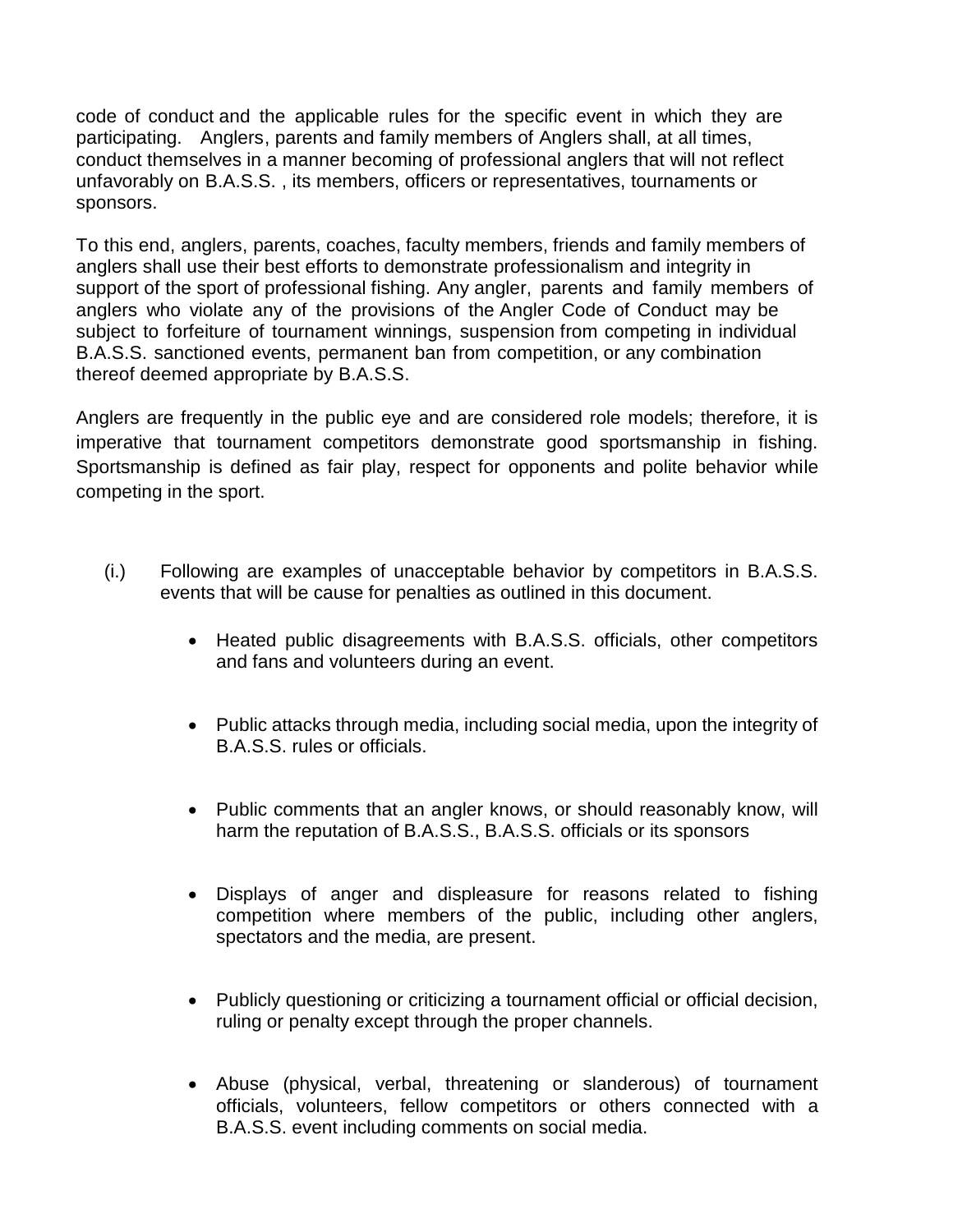- Offensive or slanderous comments with racial, cultural or sexual overtones regarding event officials, event personnel or fellow anglers.
- Intentionally interfering with a fellow angler's ability to compete. Any disqualification, suspension or other disciplinary action imposed by any tournament or fishing organization may result in disqualification from

### MEDIA COMMENTS, PUBLIC ATTACKS

The favorable public reputation of B.A.S.S. as a sanctioning organization in the sport of fishing, the integrity of its officials, and the reputation of its media properties are valuable assets *and tangible benefits for B.A.S.S.* Accordingly, it is an obligation of competitors to refrain from comments to the news media that unreasonably attack or disparage the integrity of tournaments, tournament officials, sponsors, fellow members, fellow anglers or the B.A.S.S. organization. Competitors, parents and/or family members are encouraged to express themselves and have the right to question the rules officials. Responsible expressions of legitimate disagreement with B.A.S.S. policies are encouraged as opposed to attacks upon the integrity of the rules or officials. However, public comments that an angler, parents and/or family members knows, or should reasonably know, will harm the reputation of B.A.S.S. ,B.A.S.S. officials or sponsors shall be considered conduct unbecoming a professional and will result in disciplinary action.

#### **3. PRACTICE AND COMPETITION:**

(i) There will be no off limits period for any tournament unless specified by the Tournament Director. Special off limits and practice periods for the National Championship and Bassmaster Classic will be announced by B.A.S.S.

(ii) Official practice days may begin at 12:01 am the day prior to the start of competition. No competitors will be allowed on Tournament waters after registration until the first day of competition, except under rule 3(iii). Unless otherwise specified, all official times are time zone specific to local host community. The competitor must know and observe these dates. During practice and competition, anglers cannot solicit, gather or intentionally receive any information from anyone other than another competitor in the tournament. NO EXCEPTIONS. **Competitors may only fish with other competitors during official practice and competition.** . Flying over tournament waters, other than a ticketed commercial airline, is prohibited during official practice and competition unless approved by the tournament director. **The use of drones for the purposes of locating or catching fish or to gain a competitive advantage is prohibited in both official practice and competition.** During the official practice competitors are not allowed to live well or keep any bass unless they have permission from tournament officials.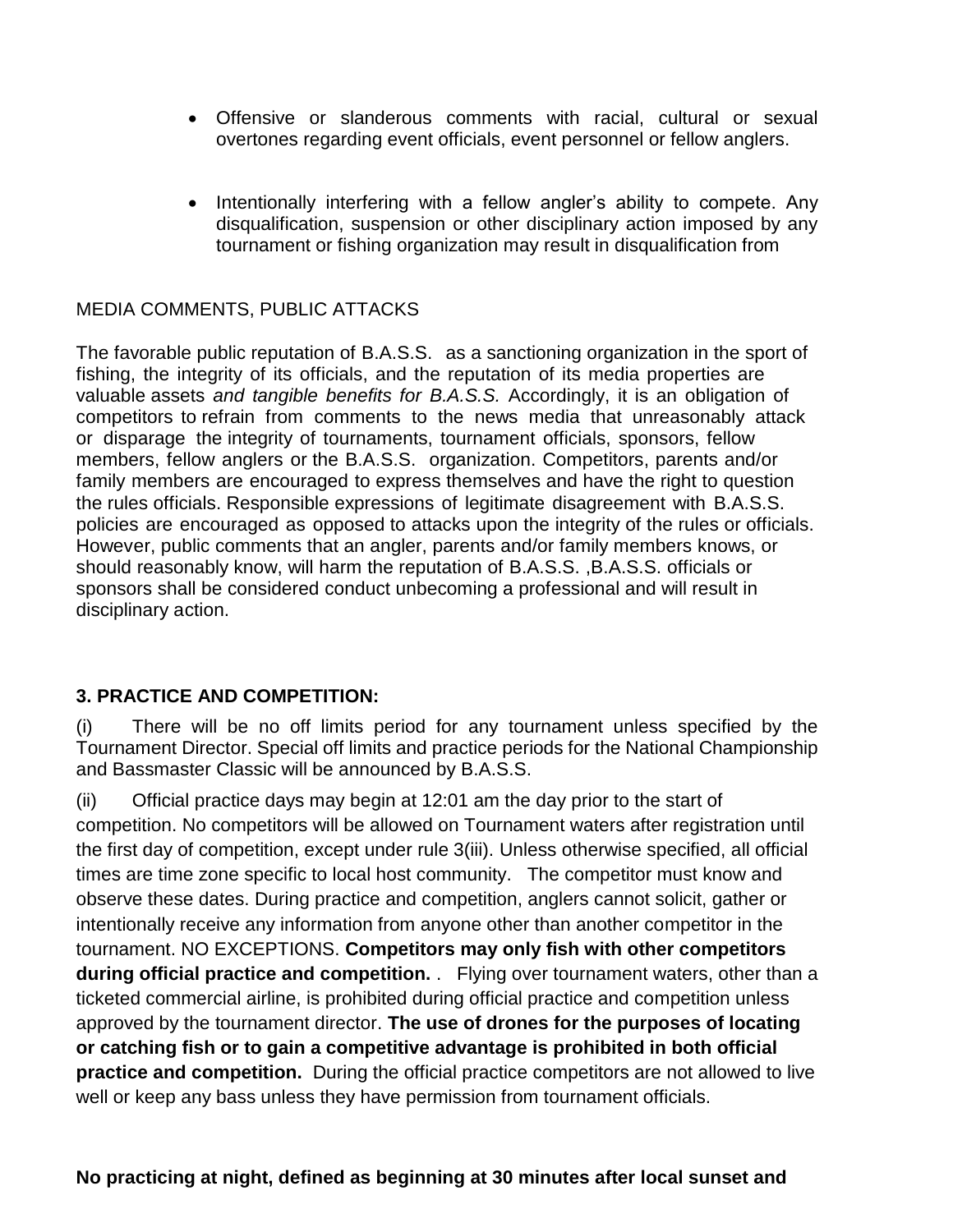**ending 30 minutes before local sunrise, to include running to and from a fishing location. In practice and competition, when running in low light conditions, running lights should be in operation.**

(iii) Anglers renting boat slips may launch boats and proceed immediately to slip location. Testing of engines after the weigh-in is only allowed with permission from the Tournament Director. NO EXCEPTIONS. During the official practice and during the tournament, a competitor may not "SKIN DIVE" OR "SCUBA DIVE" in the tournament waters.

(iv) No competitor may buy or barter a fishing location from any other competitor for use during any competition day. Once daily cuts are announced at the post weigh in rules meeting, competitors not making the cut are no longer considered in the tournament. Competitors making cut may not receive information under rule 3 (ii).

(v) During the official competition days of the tournament a competitor may not make cell calls for the purpose of locating or catching fish on tournament waters. Cell phones may be used for emergency situations. Competitors are allowed to call lockmasters for locking purposes only. Competitors are allowed to use smart phones for global maps, weather, notes, Bassmaster.com updates, etc., however using smart phones during competition to log into daily tournament blogs or participate in social media is not permitted.

(vi) A designated tournament official must be granted access to the competitor's boat at any time during the official practice or competition days. Failure to grant such access may result in immediate disqualification.

(vii) **Each competitor agrees to report to the Tournament Director immediately any violation or infraction of any tournament rules. Failure to report violations, suggestions to another competitor that they violate these rules or false verification of weigh-in forms may be cause for disqualification. Official protests must be filed in accordance with Rule 1. All parties of interest will be provided a copy.**

**By his/her signature on the official tournament entry form, each competitor agrees to submit to a truth verification test and abide by its conclusion should he/she be accused of any rule violation.** The B.A.S.S. Tournament Director, rules committee, or such person designated by the Tournament Director, shall have the discretion to determine the need for a truth verification test. The B.A.S.S. Tournament Director or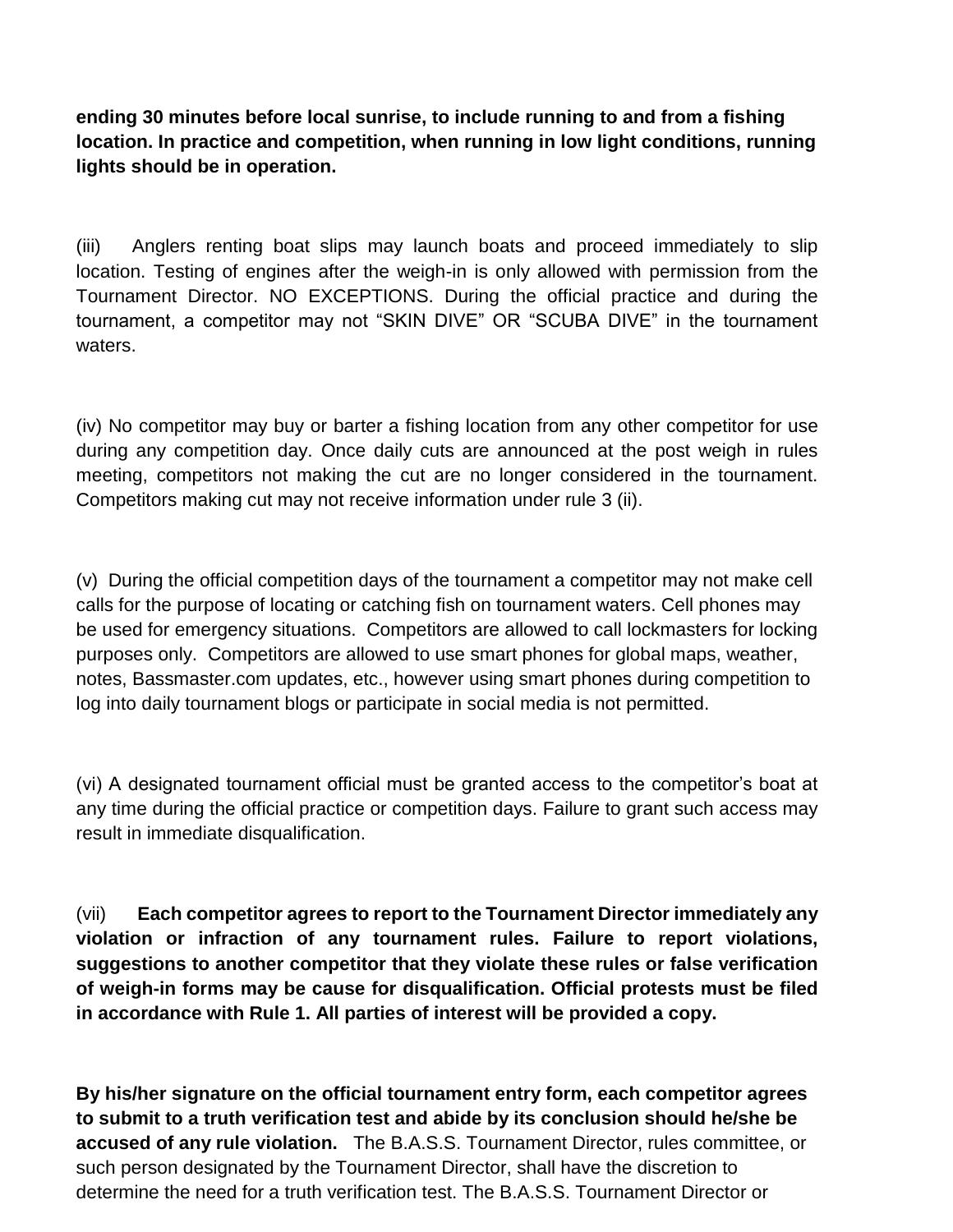his/her designee shall be responsible for selecting an independent expert to administer and interpret the results and establishing, in consultation with the expert administrator, the scope of the questions which may be asked during the test. The B.A.S.S. Tournament Director or his/her designee shall have sole responsibility selecting the location, date, and time of the test nearest B.A.S.S. headquarters with respect to all concerned parties schedule and travel cost. The competitor shall make himself/herself available at the location selected by the Tournament Director and shall cooperate in all respects with such test. Anglers taking a truth verification test may be responsible for any and all costs incurred.

Random truth verifications tests may be administered on site during the course of a High School Series Event.

**4. REGISTRATION:** Each competitor must register in person with official B.A.S.S. staff at the time and place designated in the schedule of events. Failure to register in person during the prescribed hours may result in a \$50 fine, or other penalties. Any competitor who has not contacted the B.A.S.S. Tournament Staff 15 minutes after the closing of the posted onsite registration period, may be disqualified from participating in the tournament. It shall be each competitor's responsibility to either check the schedule of events for registration time and location or obtain times from the B.A.S.S. Tournament Department.

## **5. SAFETY:**

(i) Safe boat conduct must be observed at all times by competitors. During the **official practice and competition**, each competitor must wear a Coast Guard-approved **chesttype** life preserver anytime the combustion engine is running. This preserver must be strapped, snapped or zippered securely, and maintained in that condition until the combustion engine is out of gear or shut off. Inflatable life vest indicators should be checked daily. Violation of this rule may be reason for disqualification.

(ii) When boating in low visibility situations i.e. fog, heavy rain, during both practice and competition, competitors must operate their boats at a safe speed and in a safe manner as determined by tournament officials.

(iii) Radar units permanently mounted in the boat, subject to approval by B.A.S.S.,

may be approved for competition.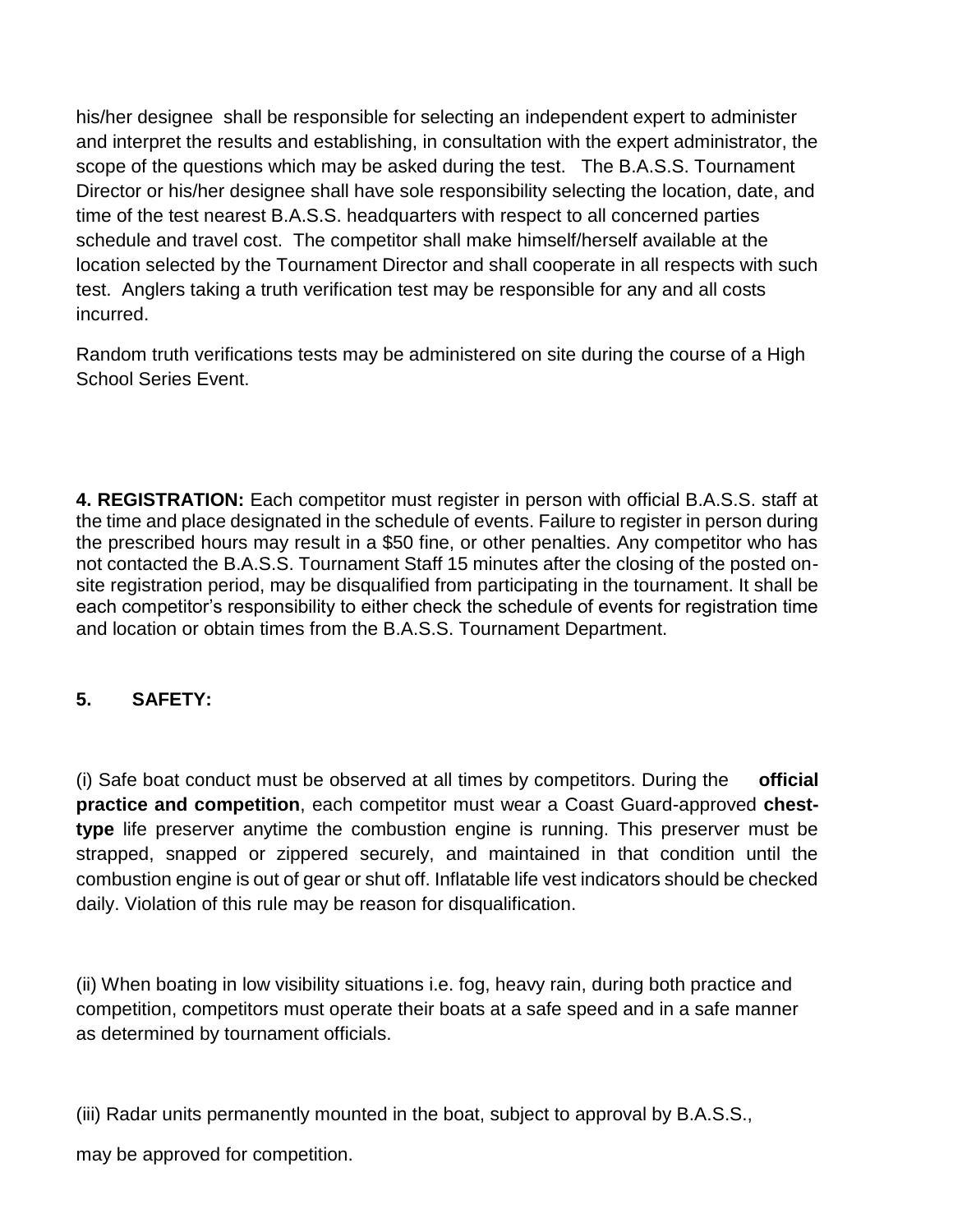**It is suggested the Boater have a safety check with their partner each day prior to launch to familiarize the location of all safety equipment.**

**It is recommended each contestant successfully complete a boating safety course. Boating safety certification, or a "grandfathered" exception, may be required in certain states. Boating safety courses are available online and should carry an endorsement by the National Association of State Boating Law Administrators or NASBLA.**

(iv) Tournament officials have the right to delay, shorten or cancel the start of an official tournament day because of bad weather or other factors that would endanger the safety of the competitors. Tournament waters may also be restricted at any time because of bad weather. Weather delays on full field days, resulting in half of the tournament day being lost (first flight take-off and check in), shall result in cancellation. Full fields may be carried over to cut days.

(v) B.A.S.S. reserves the right to impose boat speed limits during any or all tournaments. Whether or not to impose a speed limit, the area covered by the speed limit, and/or the actual speed limit imposed, shall be left exclusively to the discretion of the tournament director.

(vi) IN THE EVENT OF AN EMERGENCY SITUATION, COMPETITORS SHOULD CALL 911 FIRST AND ONCE SAFE THEN NOTIFIES TOURNAMENT OFFICIALS AS SOON AS POSSIBLE.

#### (vii) COMPETITORS ARE ALLOWED TO LEAVE THE BOAT AND SEEK SAFE SHELTER IN BAD WEATHER WHERE DANGER MAY BE IMMINENT.

**6. SPORTSMANSHIP**: Competitors in B.A.S.S. tournaments are expected to follow high standards of sportsmanship, courtesy, safety and conservation. Any infraction of these fundamental sporting principles may be deemed cause for disqualification.

(i) Use of alcohol or the use of drugs (other than those purchased over-the-counter or prescribed by a licensed physician) by any competitor, during the official practice or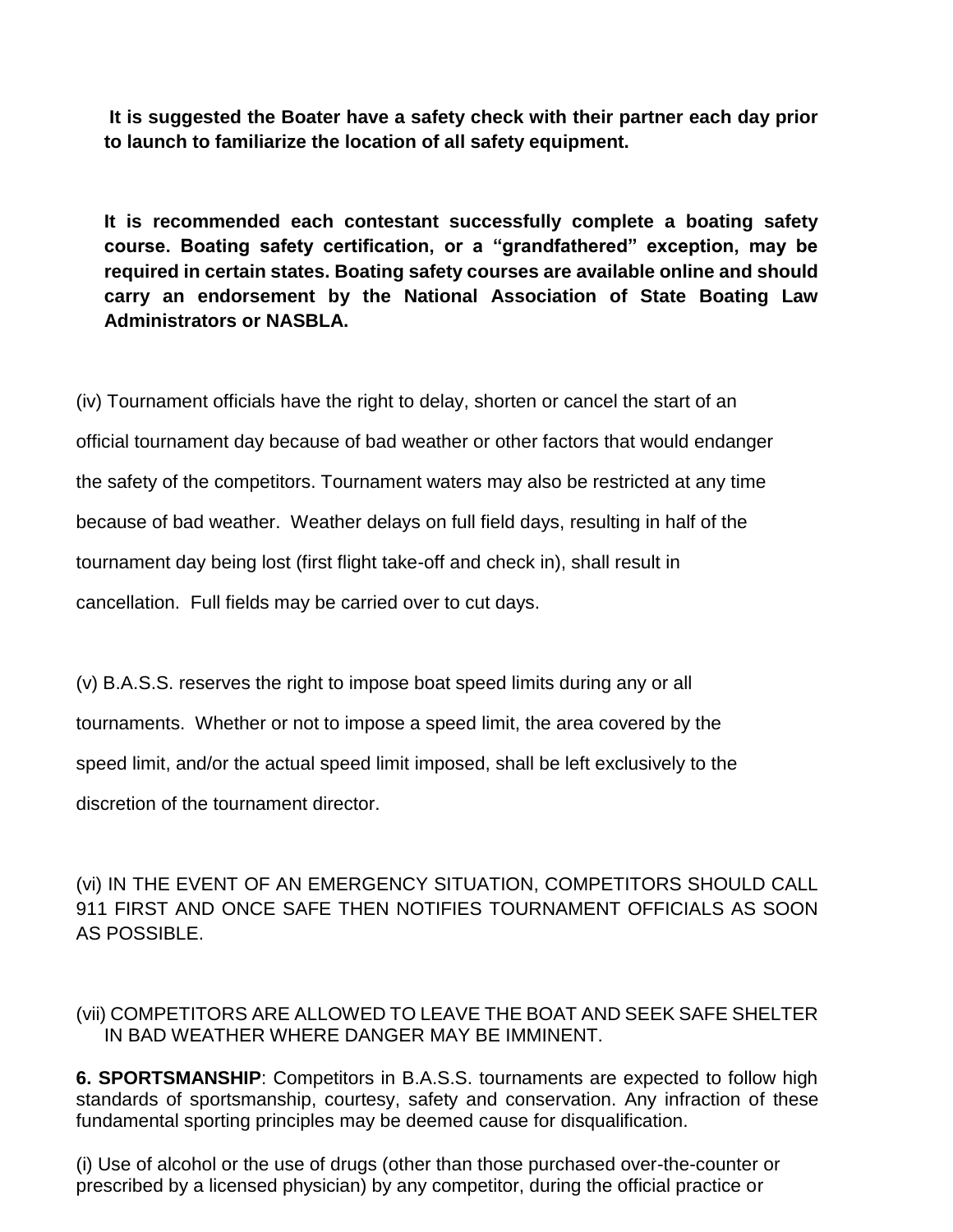during the tournament, will not be tolerated and shall be cause for automatic disqualification from this and all future B.A.S.S. tournaments. No alcoholic beverages, other non-prescription stimulants or depressants shall be allowed in the boats during the official practice or competition days, or when in the weigh-in area.

(ii) Maximum courtesy must be practiced at all times, especially with regard to boating and angling in the vicinity of non-competitors who may be on tournament waters. Any act of a competitor, which reflects unfavorably upon efforts to promote fisheries conservation, clean waters and courtesy, may be reason for disqualification.

(iii) All competitors are bound by the prevailing statutes and regulations of the various states in which they fish. Some regulations may differ from these rules resulting in fines, citations or other penalties at the discretion of law enforcement and may or may not result in tournament penalties. Competitors are responsible for research of fishing and boating regulations.

(iv) Chemical substance addiction or abuse, conviction of a felony or other crimes involving moral turpitude, or other conduct reflecting unfavorably upon efforts to promote safety, sportsmanship, fair competition and compliance with tournament rules, shall be grounds for rejecting any application for participation and/or for disqualification after circumstances are reviewed by the Tournament Director. Any disqualification, suspension from, or other disciplinary action regarding any tournament or fishing organization, shall be grounds for rejecting any application for participation in a B.A.S.S. tournament, and/or disqualification from a B.A.S.S. tournament, after circumstances are reviewed by the Tournament Director.

**7. TACKLE AND EQUIPMENT**: Use of grippers for landing bass is prohibited during tournament competition.

No "live bait," "dead bait," or "prepared bait" will be permitted during official practice and competition, with the exception of pork strips or rinds.

Only ONE casting, spin casting or spinning rod (10-foot maximum length from butt of handle to rod tip) and reel may be used at any one time. A hung or snagged lure that is not in or on the water is not considered in use and may be set aside while another is in use. Other rigs as specified above may be in the boat ready for use; however, only ONE is permitted in use at any given time. If a competitor breaks his line while setting the hook or retrieving a fish, he is allowed to make an attempt with the rod being used or with his hands to secure the visible line and land the fish for it to be counted as legal. He may NOT hook the line with another lure, rod and reel or other device.

No competitor may intentionally snag or foul-hook a bass to be counted in his daily catch. Anyone guilty of intentionally snatching or snagging visible fish will have his catch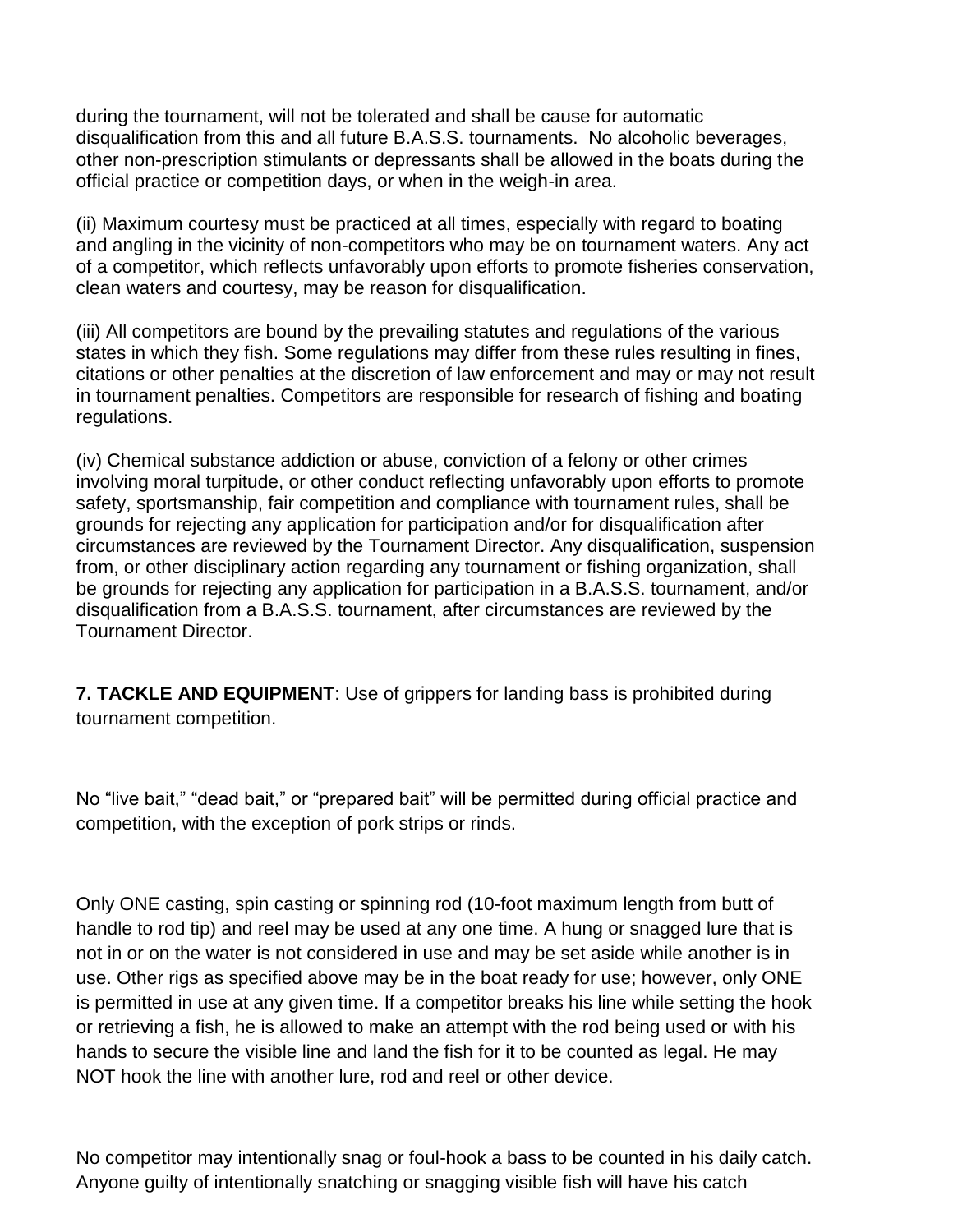disqualified. When visually fishing for bedding bass, to be counted as a legal fish, each bass must be hooked inside the mouth and must be verified by the assigned partner or other observer before being unhooked. With the fish's mouth closed naturally, you must not be able to see where the hook point enters the fish for it to be considered hooked inside the mouth.

Competitors, including those who have been "cut" from competition in an event, are allowed to share baits and tackle with one another at any time.

**8. HORSEPOWER REGULATIONS:** Maximum horsepower for all outboard motorboats used in official tournament practice and in tournament competition will be **250 HP**. Horsepower cannot exceed the limitations set by the U.S. Coast Guard. When required, each boat must have a U.S. Coast Guard horsepower-rating plate attached to the boat by the manufacturer. The horsepower of the outboard engine must **NOT** exceed the rating specified on this plate nor the horsepower maximum set by B.A.S.S. Each competitor agrees to submit, by their signature on the official entry form, the boat and outboard motor used in the tournament, to an inspection by factory-trained personnel, if there is reason to suspect the horsepower is in excess of the rating. Normal maintenance of engines is allowed. Changing or altering standard factory parts of a competitor's engine to increase the horsepower over the factory horsepower rating, is forbidden and will result in disqualification. Falsifying information on entry forms, or altering the horsepower-rating numbers on the engine, is also cause for immediate disqualification from B.A.S.S. tournaments. Posted speed limits and those imposed by B.A.S.S. must be observed and all boats must be operated in a safe manner. Violations of speed limits shall result in loss of competition hours and not limited to disqualification.

**9. BOAT AND MOTOR: These restrictions apply during official practice and competition.** For the safety of all competitors, all boats must be equipped with an approved type of operable ignition kill switch and lanyard. Only one manufacturer's lanyard may be used and must be attached to the driver's body any time the combustion engine is operating and in gear. Any time the combustion engine is operating and in gear there must be a driver in the driver's seat in full control of the boat, and all competitors must be seated with their feet on the floor of the vessel. Fishing boats that are 16 feet or more in length may be used. Any raised platforms or decks cannot be higher than the gunnels of the boat. Standing on the outboard engine or seats while fishing is not allowed. An electric trolling motor may be used for slow maneuvering. However, trolling as a method of fishing is prohibited. **The "Long-Lining" or "Strolling" technique is NOT allowed in either practice or competition and defined as intentionally using a trolling motor or outboard to mechanically extend a cast.** No exceptions. All bladder tanks and any other type of auxiliary gas tanks that are not installed by the boat manufacturer are prohibited. Additional gas tanks that are factory options and installed by a manufacturer's authorized dealer are permitted. Boats that do not have factory-installed gas tanks are restricted to a maximum of 18 gallons of gasoline in tanks that meet U.S. Coast Guard regulations. Gas tanks must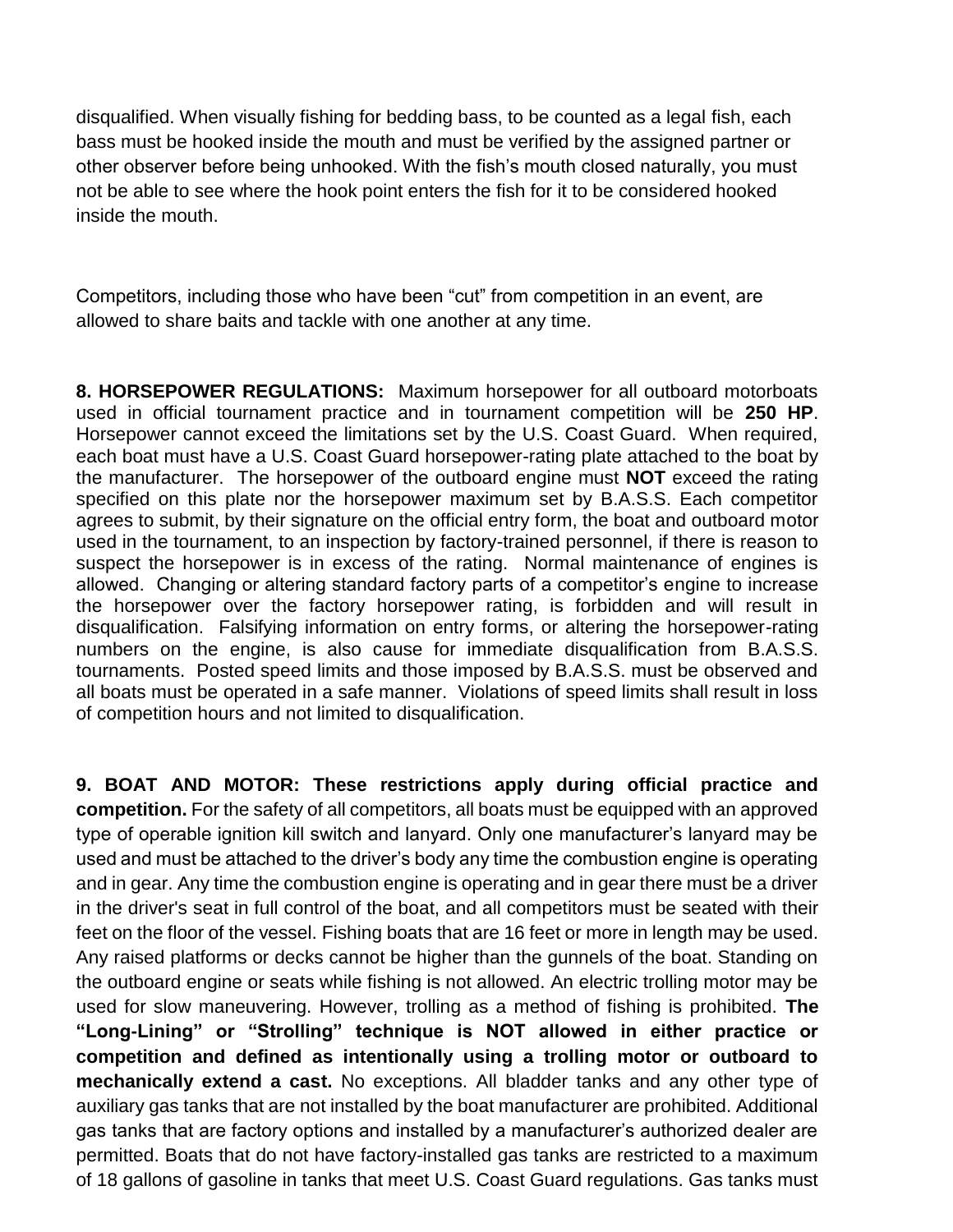be properly secured or strapped in a boat. No portable gas tanks or containers capable of holding gasoline can be placed anywhere on the tournament waters or shoreline for use by any tournament competitor. No "barges" or similar craft will be permitted. No boat equipped with "stick steering" shall be permitted. "Stick steering" shall be as defined by the Tournament Director. Jet drive engines and tunnel hull boats engines are not allowed during both official practice and competition. Any boat/hull designs other than standard mass produced units are only allowed at the discretion of tournament officials.

**10. BASIC BOAT EQUIPMENT:** During **official practice and competition**, every boat must have all required Coast Guard safety equipment and a functional bilge pump. During official competition, every boat must have live-well space, properly aerated, to adequately maintain alive, a limit catch of bass by both competitors using the boat. B.A.S.S. recommends live-wells be maintained at full level and aerators/re-circulators on manual. Tournament officials shall have the sole responsibility for determining whether aeration and capacity is proper and adequate.

**11. BOAT IDENTIFICATION:** Prior to each day's start, each boat **must** be given an inspection check by a tournament official. Each day, each boat may be given a number, which **must** remain with the boat. This number must be displayed upon the request of tournament officials, and at each check-in.

**12. PERMITTED FISHING LOCATIONS:** Tournament waters shall be established by the Tournament Director for each tournament. Each competitor must obtain this information from the B.A.S.S. Tournament Department. Any water within these boundaries that are legally and obviously posted "Off-Limits" or "No Fishing," as well as the live-bass-release area established by the Tournament Director, will be off-limits to tournament competitors and will be announced at the Tournament Briefing. Only that water open to all public fishing will be considered tournament waters. Waters deemed off-limits by authorities or tournament officials should be treated like a wall. No boats or casting behind that boundary while fishing. All angling must be done from the boat. In states where landowners have the legal authority to claim private property, these areas must be posted or they will be considered tournament waters unless instructed otherwise by tournament officials at any time during the event. If forced to leave, a competitor must report the incident to tournament officials as soon as possible. Any water to which a competitor is barred access becomes off-limits to all competitors. Prior to the tournament registration, any questionable areas must be brought to the attention of tournament officials to be considered tournament waters and may be announced in the briefing for all to hear unless determined otherwise by tournament officials. Tournament officials reserve the right to restrict or enhance tournament waters based on conversations with local authorities. Competitors are not allowed to cut, remove, displace, or engage in any type structure removal from private property (dry land) during off limits, official practice or competition. Moving structure to include sawing of logs or other obstructions in the water is only allowed if laws permit. No competitor may place any object that may impede or cause danger to boaters.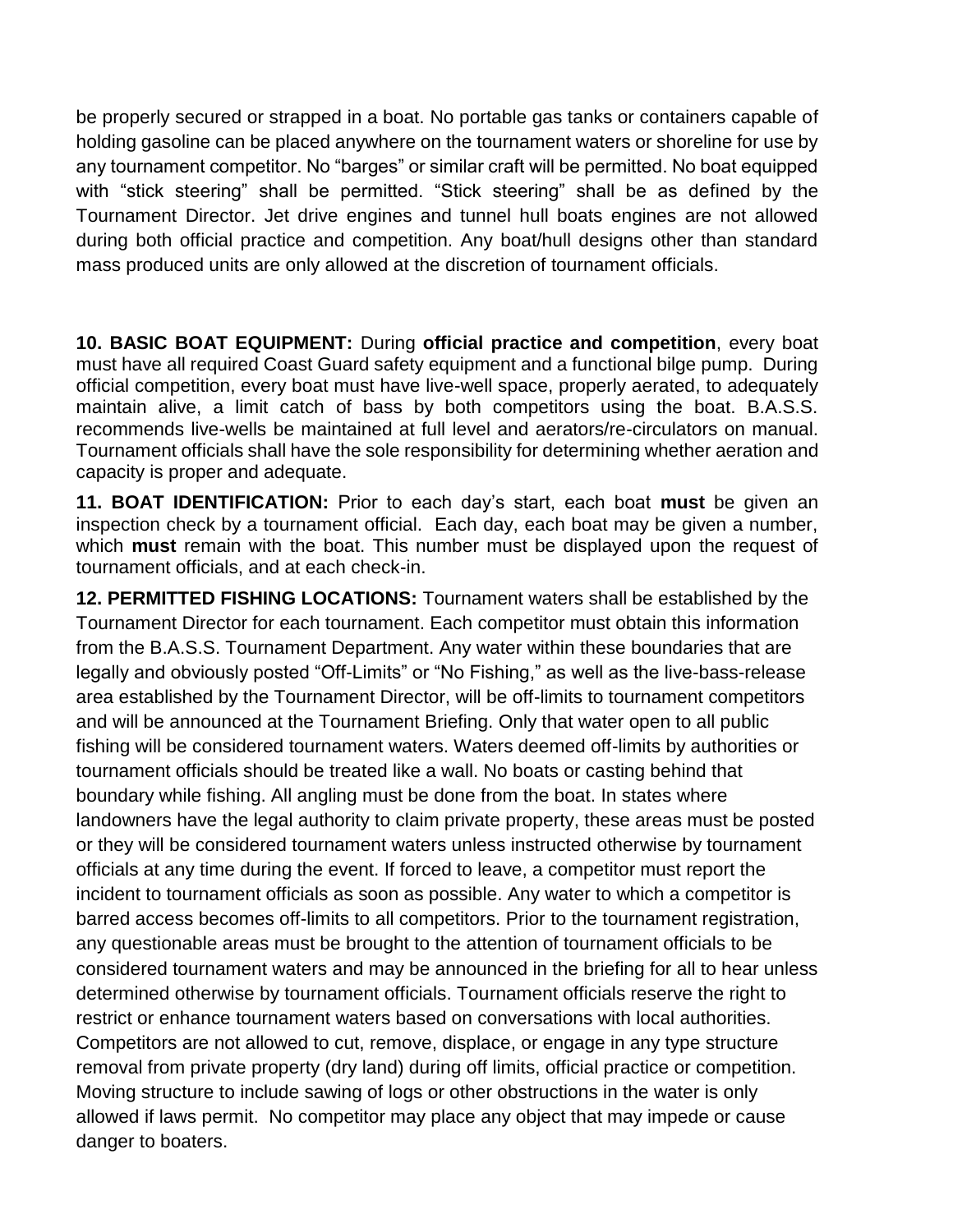**13. COMPETITORS MUST REMAIN IN BOAT:** During the competition days, competitors must not depart the boat to land fish or to make the boat more accessible to fishing waters. Competitors may not shift a majority of their weight outside the boat and onto a dock or other object outside the boat for the purpose of landing a bass or accessing a fishing spot. While keeping the majority of weight in the boat anglers are allowed for boat protection to push off or shove off objects while landing a fish to counted as legal. Boats must remain in tournament waters during tournament days. Competitors must leave from and return to official checkpoints by boat. Both competitors must remain in the boat at all times, except in case of dire emergency, or with permission from the Tournament Director. Exceptions spelled out in rules 5, 13, and 16. In such an emergency, or with permission of the Tournament Director, competitors may be removed from their boat, either to a boat operated by other competitors, or a rescue boat designated by the Tournament Director. Partners must remain together at all times, in sight of each other and each other's catch, under the conditions cited above, in order for their catch of that day to be scored in the tournament. In breakdown situations and with a tournament official's permission, Coanglers may transfer their boat's (Pro's and Co-angler's) fish to another competitor's boat and ride to check in, and they may leave their Pro with the disabled boat. In such cases, the co-angler must stay with their catches at all times and assisting boat's partners should verify the catch. Any high school team whose boat is disabled and rides with another competitor or rescue boat to weigh in is not allowed to fish. In the event of a needed restroom break or refueling situation at a marina gas pump, contestants are allowed to leave the boat, at which time all fishing must cease until partners are back together in the boat. If a competitor violates any of the above conditions (to contact a tournament official by phone or other means, or to report an emergency or breakdown), both competitors must cease fishing at this point and their catch must be verified by a tournament official in order to be counted in the tournament. If, after the emergency situation is resolved by tournament officials, and enough time is left for the competitors to resume fishing, a **restart** will be allowed, the competitors will continue, and their catch will be counted. This applies only to dire emergency situations as determined by the Tournament Director or his/her designee. Towing boats on trailers during tournament hours is prohibited, except by the direction of tournament officials.

Competitors are allowed to leave the boat to retrieve a lure. All fishing by that competitor must cease until back in the boat before making another cast.

**14. OFFICIAL CHECKPOINTS:** There shall be only one official check point for check-out in the morning, and one official check-in point in the afternoon, which points shall be designated at the tournament briefing. Failure to go through boat check and check-out in the morning or failure to check-in at the check-in point in the afternoon may result in disqualification. At the time of check-out, all competitors and their boats shall be in full conformity with all rules set forth by the Tournament Director. At check-in, all boats shall identify themselves by means of the numbers described in Rule 11 and proceed immediately to the designated weigh-in area. Partners must stay together, through the weigh-in process if both are weighing bass. .

**15. SCORING:** Tournament standings, contingency awards and final winners shall be determined by the pound-and-ounce weight of each competitor's catch during the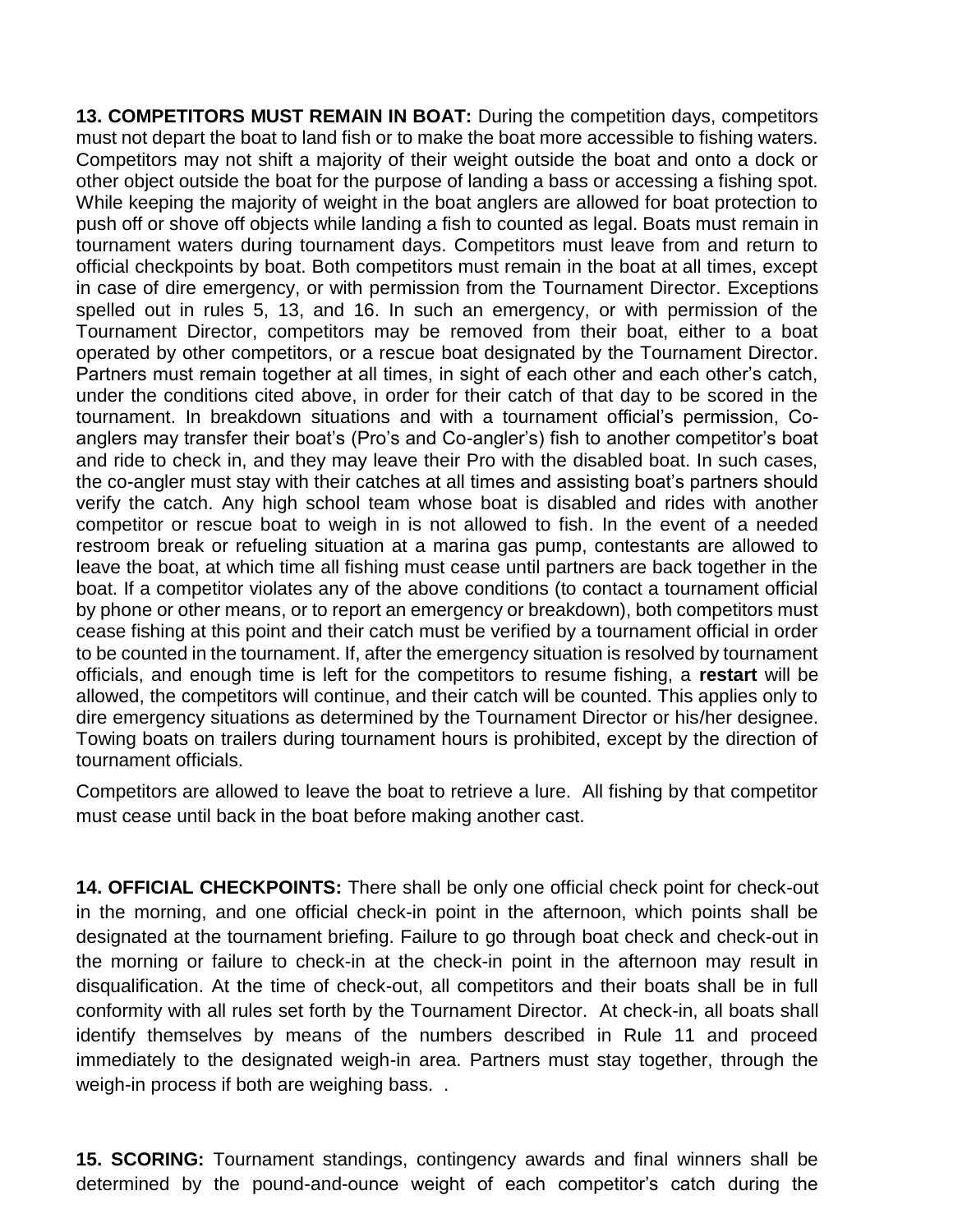competition days of the tournament. Only Largemouth, Smallmouth, Spotted, Redeye or Shoal bass will be weighed. The limit shall be 5, of the above species and varieties per day, unless otherwise specified by tournament officials (example – hot weather/fish care concerns). At no time shall a competitor have in his or her possession more than the tournament limit. If a competitor determines they have over the limit they must immediately reduce his catch to the tournament limit with a live bass of their choice from their catch. Each returned bass will result in a 2 pound penalty to be deducted from their daily score. In this case, competitors must attempt to notify tournament officials and if unsuccessful must notify officials at check in. Once a competitor checks in they must present all legal bass to tournament officials at the verification table. If competitors at the verification table have more than the tournament limit, the competitor will reduce with live bass to the tournament limit and each returned bass will result in a 2 pound penalty to be deducted from their daily score. If a competitor has his fish verified, weighed and upon returning to the boat discovers additional fish over the tournament limit that were not presented to officials; he then must notify tournament officials within one hour of final flight check in to receive a 2 lb. penalty for each bass discovered. Anglers who do not remove fin clips prior to fish check will be assessed a 4 ounce penalty per clip. Failure to notify officials after one hour of final flight check-in time will result in loss of day's catch. **Anglers who are proven to have fished weighed with fin clips will be assessed a 4 ounce penalty per clip**. **No manmade or foreign object connected to a bass will be weighed and will be removed by tournament officials.** The official length for bass shall be determined by the Tournament Director and announced at the Tournament Briefing. In most cases it will be the longest state limit covering the tournament waters. Only bass as described above which measure the official length or more on the longest straight line, shall be weighed. Bass presented for weigh-in, which fail to measure the official length, shall result in a penalty of 1 pound for each such bass, which penalty shall be deducted from the total score of the competitor. Any bass that appears to have been mangled, mashed, mauled or otherwise altered will be weighed and credited only at the discretion of tournament officials. After competitors check in at the official checkpoint they MUST present all LEGAL fish in their possession to a tournament official to be counted, measured and weighed. Once a competitor's catch is measured, counted and verified by a tournament official, that competitor may not return to the boat until their catch has been weighed and recorded. Bass must not be stringered at any time during the tournament. Culling tags or clips are allowed. Specially designed bags which increase survival rate will be furnished by the Tournament Director and must be used for the weigh-in.

**16. CATCH AND RELEASE: CULLING OF DEAD BASS IS PROHIBITED.** For each legal dead bass presented to weigh in officials, the competitor shall be penalized 4 oz. to be deducted from their daily score The Tournament Director, or his/her designees, shall have sole authority for assessing penalty points. In addition, the Tournament Director, or his/her designees, may reduce tournament hours or tournament limits for fish care purposes. It is suggested in warm weather tournaments anglers keep extra ice for fish care. Contestants are allowed to purchase ice on the water. The verification table will open one hour prior to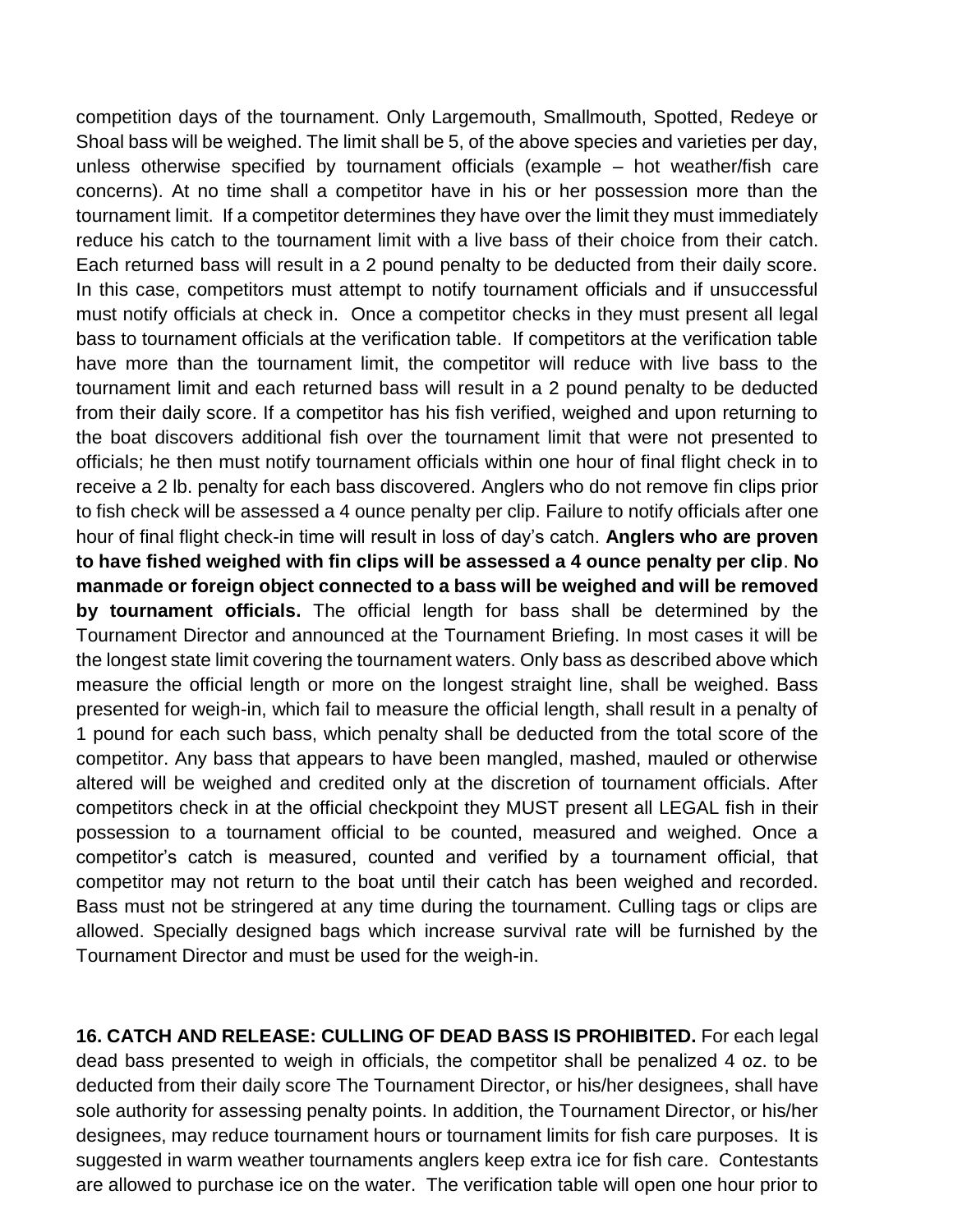check in time of the first flight. SMALL DIP NETS FOR CULLING PURPOSES ARE ENCOURAGED. It is recommended competitors keep all bass in live wells during the culling process. Placing bass on the boat carpet during culling is not an advised practice. Only non-penetrating culling clips are allowed. **Only non-pentrating culling clips and culling beams are allowed for use. Any clip of device that penetrates or is designed to penetrate the skin or mouth of a fish is not allowed.** Proper fizzing technique is suggested when needed. For instructions on acceptable fizzing practices please contact B.A.S.S. officials.

**17. LATE PENALTY:** Competitors who are not at the official check-in point, as described in Rule 14, at the appointed time, shall be penalized at the rate of one pound per minute late; to be deducted from the total weight of his/her catch that day, including any weight to be counted toward a "big bass award". Any competitor more than 15 minutes late shall lose all credit for that day's catch. **There shall be no excuse for tardiness, and in no case, shall a competitor be allowed to make up "lost time."** After proper recognition at the check-in point, competitors will be allowed ample time to proceed to the weigh-in site; however, all fishing must cease upon check-in. After the tournament begins, fishing the tournament waters is prohibited except during tournament hours. Exact starting and checkin times will be announced at the Tournament Briefing. It is each competitor's responsibility to confirm check-in times each day on the daily pairings.

**18. TIES:** In the National Championship, in case of a tie for first place weight at the end of the tournament, there will be a sudden-death fish-off between the tied competitors, under the direction and special rules established by tournament officials.

All other ties will be resolved in the following order: (1) team with heaviest single day catch during competition; (2) if the tie is not broken, the next tiebreaker will be the individual with the second heaviest single day catch during competition; (3) if the tie is not broken, the next tiebreaker will be the team with the largest number of legal fish weighed during competition; (4) if the tie is not broken, the next tiebreaker will be the team with the largest number of legal live fish weighed during competition. (5) For first place only, if the tie is not broken, the largest fish will be the  $5<sup>th</sup>$  tiebreaker. If the tie is not broken by applying the foregoing procedures, the tie will remain a tie, and monetary prizes for each competitor will be awarded in an equal amount between the tied competitors. Angler of the Year points will be awarded for the place of the tied position and each competitor will be awarded equal points. In the instance where merchandise is involved, it will be awarded as determined by tournament officials. Ties for any cut will be resolved in the same order explained above and if the tie is not broken, will be awarded as determined by tournament officials.

**19. RULES VIOLATIONS AND APPEALS COMMITTEE:** An appeals committee will be established by B.A.S.S., which shall be comprised of one B.A.S.S. employee not affiliated with the Tournament Department, and two anglers who are not competitors in the event in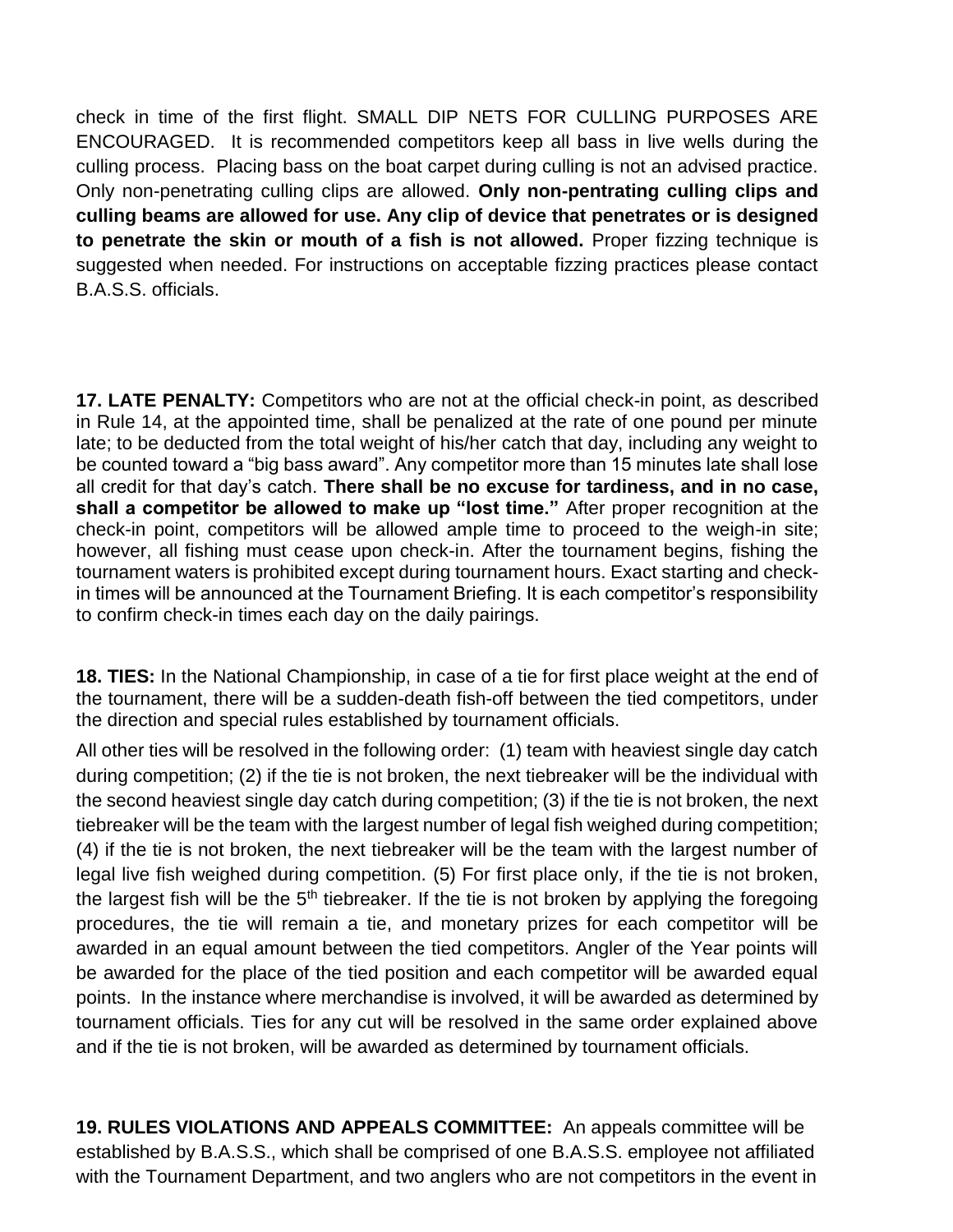question. Appeals for penalties assessed under rule C1 (b), (c), (d), (e), & (f) must be presented in writing 48 hours from the time and date of ruling to the Tournament Director. Appeals hearings shall take place within seven (7) business days, if possible from the date of receipt of the written appeal and all parties must make themselves available at prescribed time of hearing. If competitors admit to a rules violation, they may not file an appeal of either the finding that they have violated the rules or the penalty imposed for the violation. Decisions of the appeals committee shall be final.

Competitors are allowed to compete under appeal for penalties assessed under Rule C1 (e) & (f) until final ruling by Appeals Committee.

Competitors are allowed to compete while under appeal. Field sizes after cuts would include any appealing angler making the cut for the next round of competition for that event. Final standings will not be official until all appeals hearings are final and ruled upon. However, all standings above that of any appealing angler, as well as any adjusted final standings may be declared official. Standings, including points and monetary awards, may be adjusted after appeals final ruling and all affected anglers shall comply with all details of the final ruling.

The three member ruling committee should remain confidential within the immediate appeals process.

**20. PATCHES AND/OR SIGNAGE**: Anglers are encouraged to wear their own clothing which may bear, logos and other signage promoting the angler's sponsors. BASS may, however, restrict the use of logos, signage, etc. that promote or advertise products which are, in B.A.S.S.' sole judgment, in competition with the products or services of official BASS sponsors, or which are, in B.A.S.S.' sole judgment, in poor taste. B.A.S.S. will provide as much advance notice as possible to the competitors in such instances. By signing this document, each angler agrees to wear an official B.A.S.S. shield  $(2 \frac{1}{4} \times 2 \frac{3}{4})$  on either left/right chest, with the top of the shield hitting the left/right collarbone during competition, including the weigh-in. This shield may be embroidered. In addition, if B.A.S.S. provides any ancillary clothing or products (such as life vests) bearing the logos of B.A.S.S. or the official sponsors of B.A.S.S., each competitor shall wear such clothing or utilize such products in a manner requested by B.A.S.S.

**21. B.A.S.S. SPONSOR BOATS**: When using B.A.S.S. sponsor boats, anglers are responsible for the physical care of the boat. Damage incurred, determined to be excessive or wanton by the Tournament Director, shall result in the angler being responsible for all costs of repair.

**22. TAXES:** Where and when state laws require income taxes be paid on cash awards to non-residents, the taxes will be automatically deducted prior to the awards being presented to the winners. Anglers/Observers are responsible for all applicable taxes on both cash and